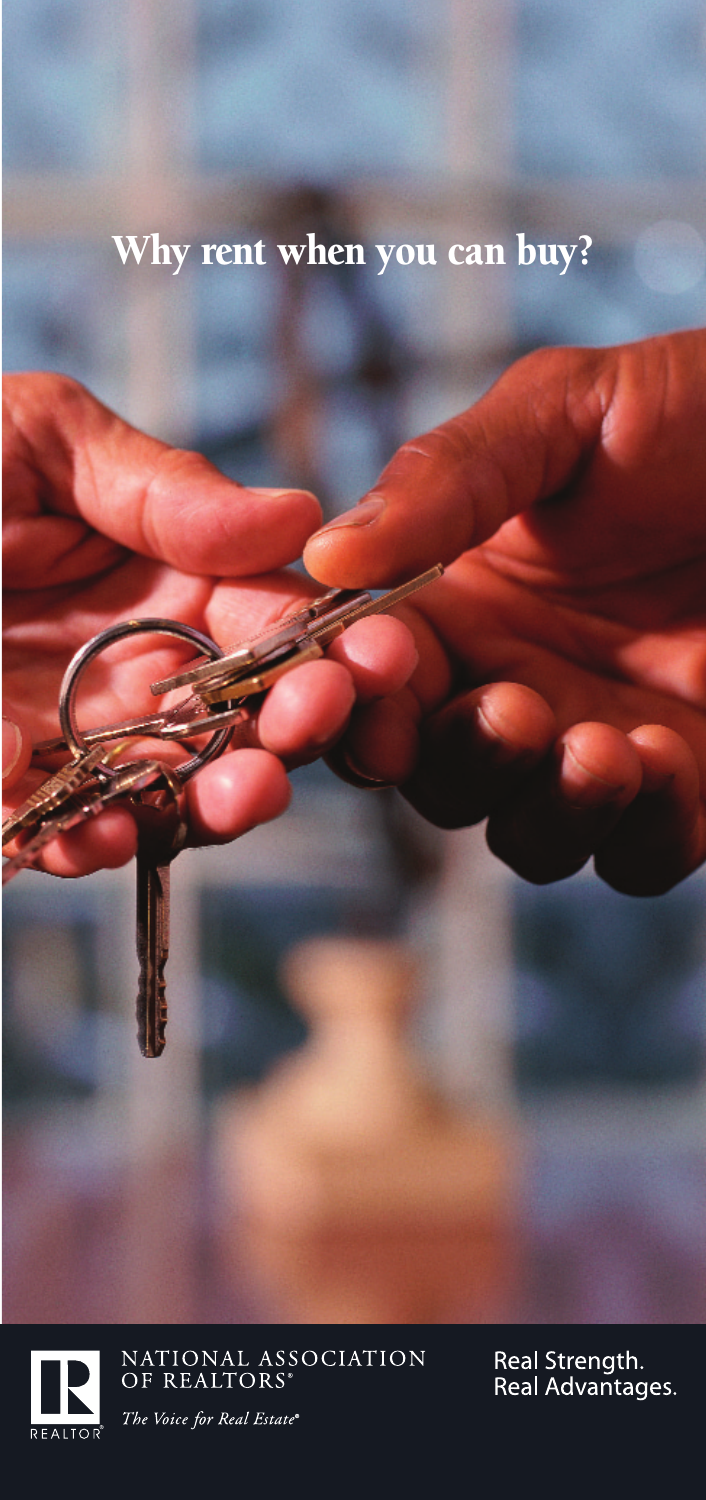# **Are you unsure about becoming a HOMEOWNER?**

**Thinking that you can't afford to BUY a home?**

# **Are you worried about whether homebuying is a good INVESTMENT?**

Buying a first home can be an intimidating process.

But the first step is deciding if: I want to own a home;

I can afford to own a home; owning a home makes

sense for me financially and emotionally. If you are still

struggling with those decisions, here are some facts that

might help you take that first step towards becoming

a homeowner.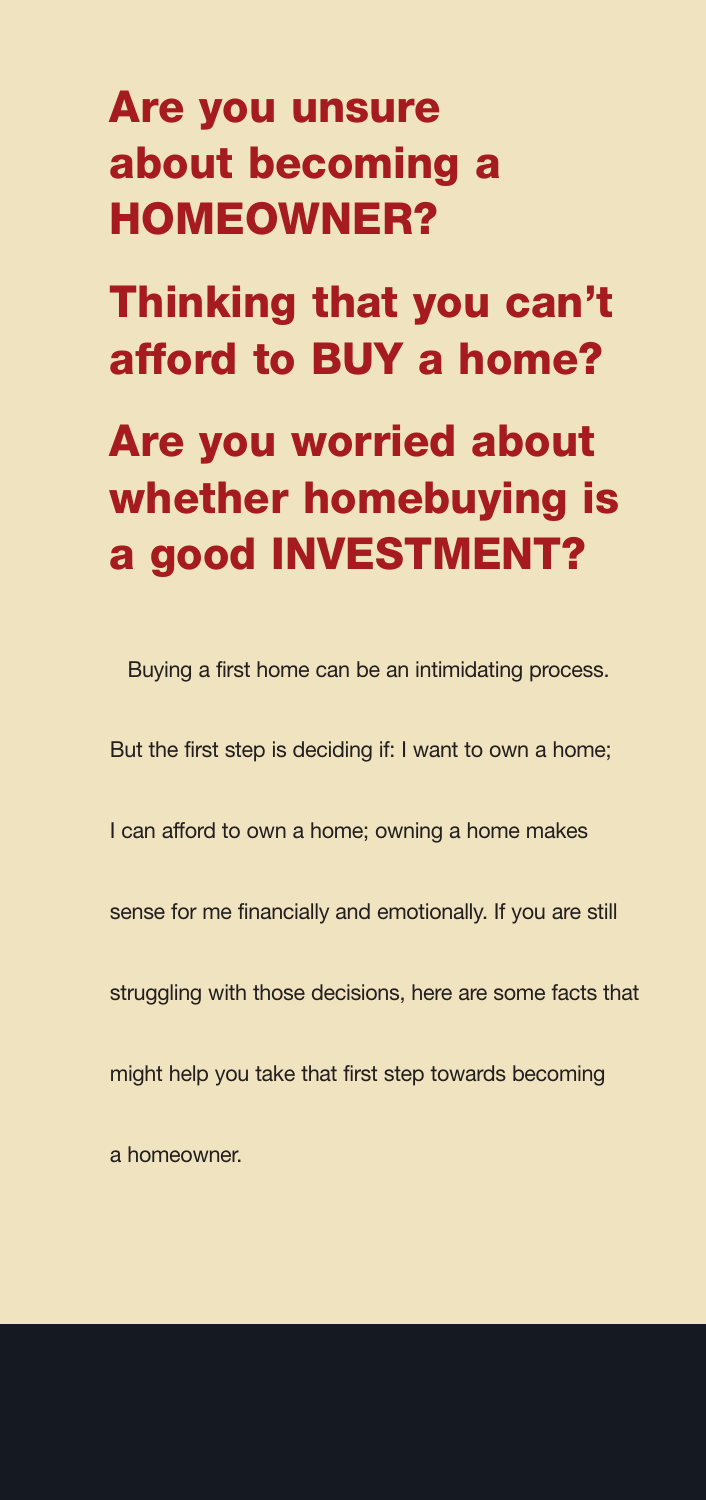### **You Can't Afford NOT to Buy a Home!**

Over the last ten years, the cost of rental housing in the U.S. has increased an average of 3.5% per year. If that trend continues, that means that an apartment or home renting for \$1,000 per month will cost more than \$1,300 a month in ten years. If you rent the same home for ten years, the total amount you would pay for rent will equal \$140,777!

| Year                                  | <b>Monthly Rent</b><br>(avg. increase 3.5% per year) | Total<br><b>Annual Rent</b> |
|---------------------------------------|------------------------------------------------------|-----------------------------|
| 1                                     | \$1,000                                              | \$12,000                    |
| 2                                     | \$1,035                                              | \$12,420                    |
| 3                                     | \$1,071                                              | \$12,855                    |
| 4                                     | \$1,109                                              | \$13,305                    |
| 5                                     | \$1,148                                              | \$13,770                    |
| 6                                     | \$1,188                                              | \$14,252                    |
| 7                                     | \$1,229                                              | \$14,751                    |
| 8                                     | \$1,272                                              | \$15,267                    |
| 9                                     | \$1,317                                              | \$15,802                    |
| 10                                    | \$1,363                                              | \$16,355                    |
| <b>Total Rent Paid Over Ten Years</b> |                                                      | \$140,777                   |

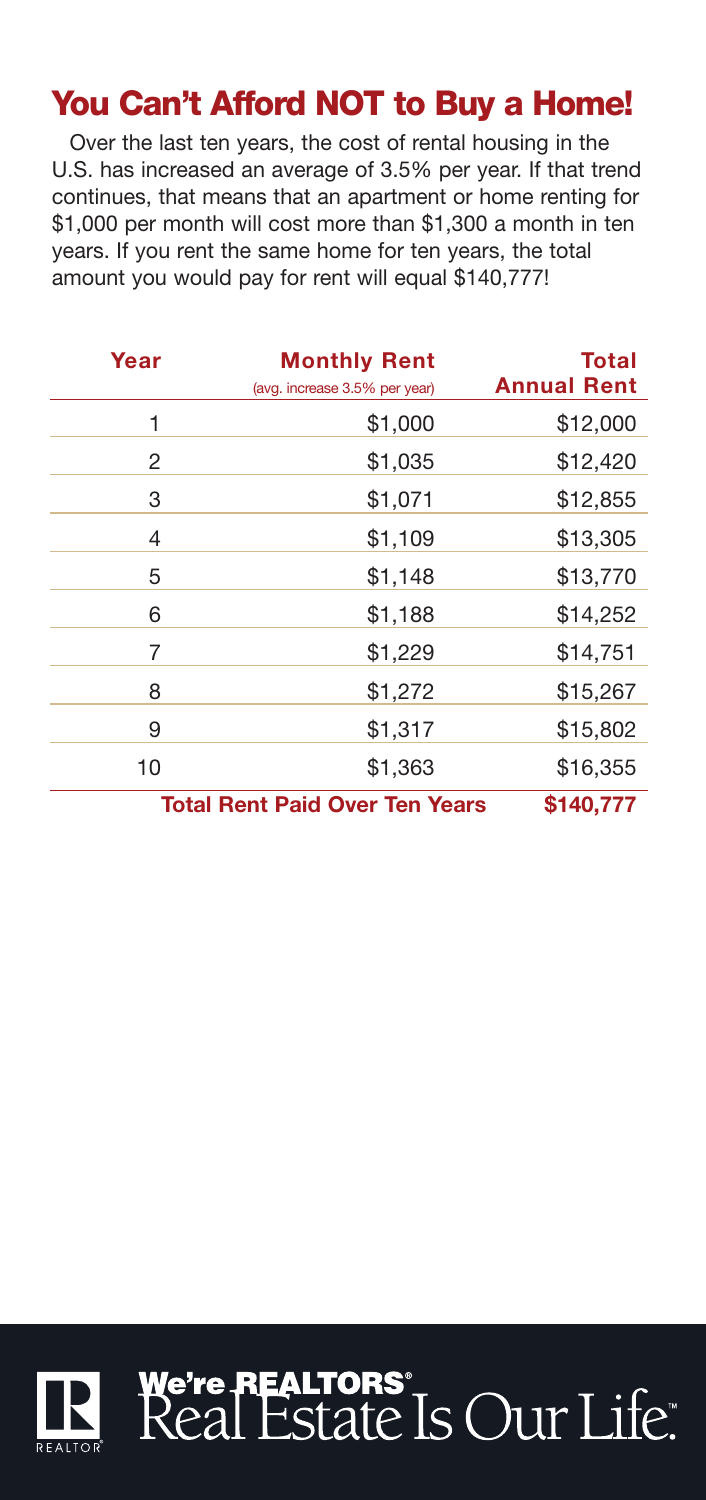#### **Tax Advantages of Owning a Home Result in Savings**

None of that \$140,777 is returned to you, either through savings or as an investment. Homeownership, on the other hand, has tax advantages over renting a home, and those advantages can help you save money. For many homeowners, part of the monthly mortgage payment "comes back to you" in tax savings. Here's an example:

You purchase a home that costs \$200,000. Your downpayment is \$10,000 (plus closing costs – expenses incurred to actually process the transaction). You finance the balance with a 30-year fixed rate mortgage at 5.5 percent interest. Your monthly payments (not including utilities, maintenance, insurance, etc.) are:

#### **Monthly Mortgage & Tax Payments**

| mortgage                                                     | \$1,079 |  |
|--------------------------------------------------------------|---------|--|
| property tax (@1.25% tax rate*)                              | 208     |  |
| <b>Total Monthly Payment</b>                                 | \$1,287 |  |
| tax savings per month (assuming a<br>25% income tax bracket) |         |  |
| mortgage interest tax deduction                              | \$216   |  |
| tax deduction for property tax                               | 52      |  |
| <b>Total Monthly Tax Savings</b>                             | \$268   |  |
| <b>Total Monthly Cost After Tax Savings</b>                  | \$1,019 |  |

*\*property tax rates vary by city and county*

Owning your own home reduces your federal income tax bill by \$268 a month. In addition, as you pay down your mortgage loan and as home prices rise, your equity – the wealth you have in your home – increases.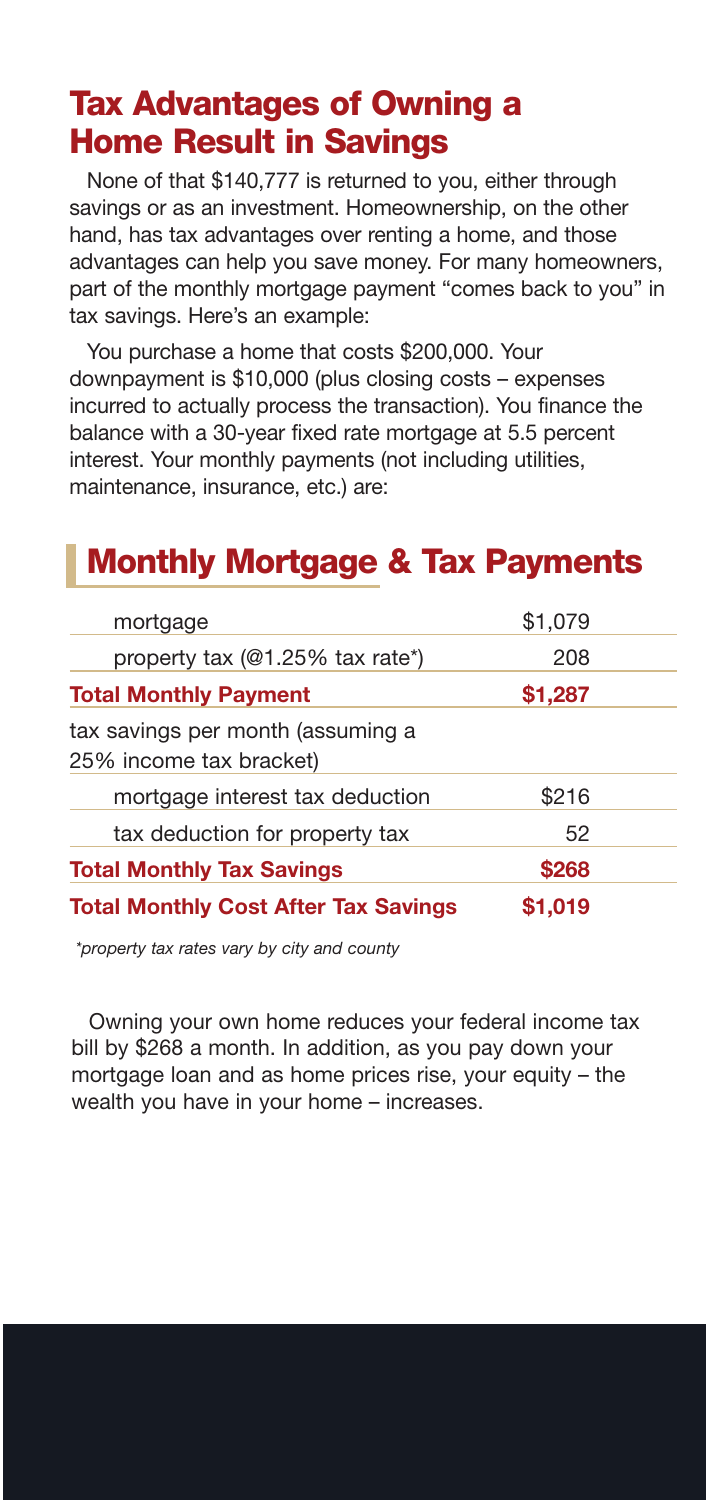## **Annual Costs**

|                                       | <b>Homeowner</b> | <b>Renter</b> |
|---------------------------------------|------------------|---------------|
| <b>Total Annual Costs</b>             |                  |               |
| annual mortgage/rental payment        | \$12,948         | \$12,000      |
| real estate taxes                     | 2,500            | $\Omega$      |
| <b>Tax Deductions/Equity Builders</b> |                  |               |
| mortgage interest deduction           | 2,592            | 0             |
| tax deduction for property tax        | 624              | 0             |
| mortgage principal accumulation       | 2,559            | $\Omega$      |
| appreciation                          |                  |               |
| no growth                             | O                | 0             |
| $loss^*$                              | $-2,000$         | 0             |
| below trend growth**                  | 1,200            | 0             |
| average growth***                     | 9.000            | U             |
| <b>Annual Costs Less Equity Gains</b> |                  | \$12,000      |
| no growth                             | 9,673            |               |
| $loss^*$                              | 11,673           |               |
| below trend growth**                  | 8.473            |               |
| average growth***                     | 673              |               |

*\* assumes a 1% annual depreciation \*\* assumes a 0.6% annual appreciation \*\*\* assumes 4.5% annual appreciation*

#### **Buyers Come Out Ahead**

Given that price growth has recently deviated from its usual pattern of increase, the table above considers four different price growth scenarios, including a loss. You may be surprised to see that the homeowner still comes out ahead of the renter even if there is a decline in the home's value over the next year. Extraordinarily low interest rates and lower prices have ushered in some of the best affordability conditions in a generation. Further, special tax advantages exist for buyers who purchase before July 1, 2009. Tax laws change, so ask your REALTOR® or tax advisor for current information.

### **Homeownership is a Good Investment for Qualified Buyers**

For the majority of Americans, their home is their largest financial asset and a major player in their investment portfolio. The NATIONAL ASSOCIATION OF REALTORS<sup>®</sup> estimates that home value rises, on average, by 4.5 percent a year. That's a steady return on investment; one's own home is a much less volatile asset than stocks, bonds or mutual funds, even when the recent downturn is considered.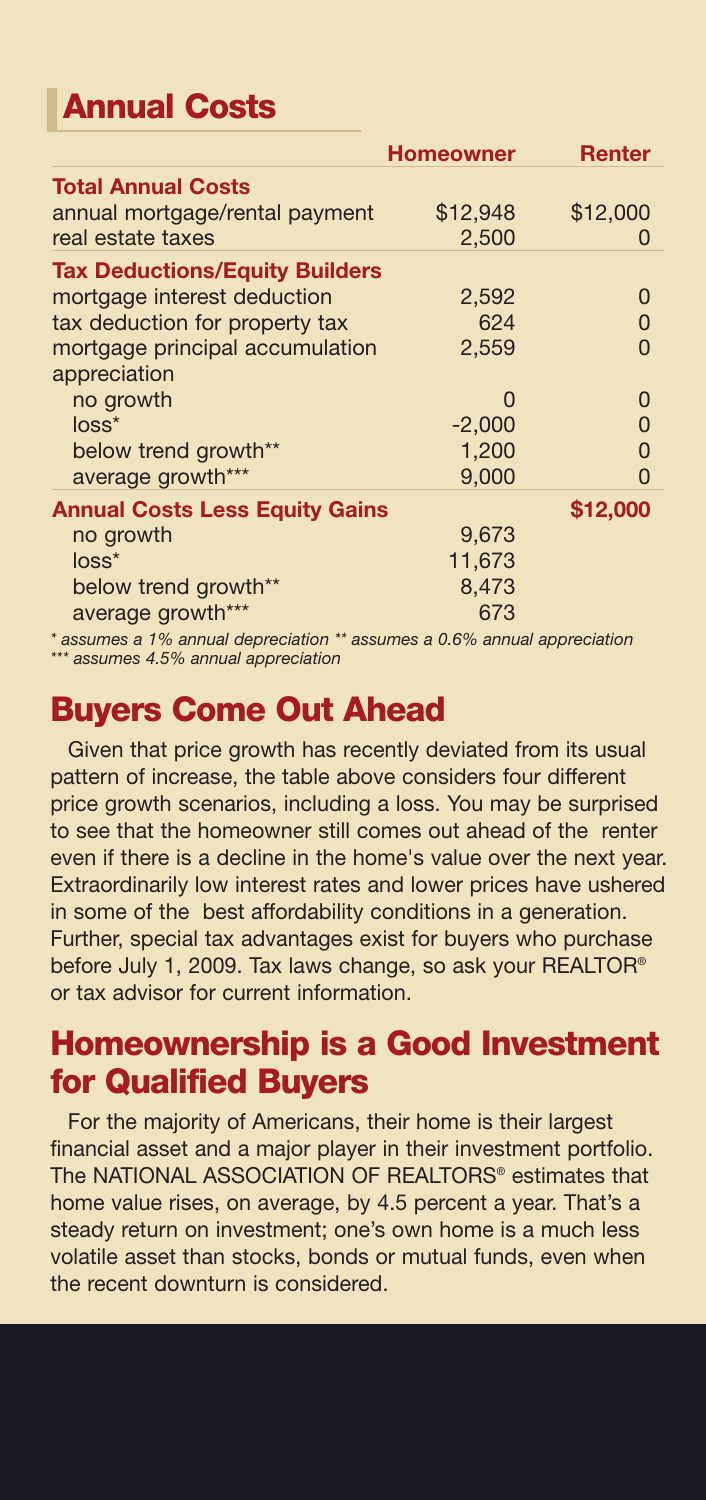As an example, let's look again at that \$200,000 home. Unlike your rental unit, your home should appreciate over time. Instead of assuming average growth, we assume that prices are flat in the first year of ownership and pick up, but only slightly, in the second year. In the third year of ownership, your home has appreciated to a modest \$210,858. After ten years, assuming a return to an average 4.5 percent appreciation rate\*, your \$200,000 home will be worth \$286,948. Not only do you earn a rate of return on your original purchase price, you also get a return on any subsequent appreciation.

*\* Average price appreciation from 1970 to 2008 was 6.0%*

#### **"Appreciating" Returns**

| Year | <b>Price Growth</b> | <b>Home Value</b> |
|------|---------------------|-------------------|
| 1    | $0.0\%$             | \$200,000         |
| 2    | 0.6%                | 201,200           |
| 3    | 4.8%                | 210,858           |
| 4    | 4.5%                | 220,346           |
| 5    | 4.5%                | 230,262           |
| 6    | 4.5%                | 240,624           |
| 7    | 4.5%                | 251,452           |
| 8    | 4.5%                | 262,767           |
| 9    | 4.5%                | 274,591           |
| 10   | 4.5%                | 286,948           |
|      |                     | .                 |

**Total Appreciation After Ten Years \$ 86,948** 

#### **Homeownership Builds Wealth for Households**

The Federal Reserve Board estimates that homeowners' net worth has ranged between 31 and 46 times more than that of renters in the years 1998 to 2007. In 2007, the median net worth for homeowners was \$234,200 compared to \$5,100 for renters. Even though that difference will surely narrow as a result of house price declines since 2007, median homeowners will likely still have substantially greater net worth than median renters." How do you build up your net worth? As a homeowner, you build wealth in two ways: through paying down the principle on your mortgage and through those "appreciating returns" on your home.

We've already seen how your \$200,000 home could be worth \$286,948 in ten years. In addition, you are paying down the principal on your mortgage. Remember that \$200,000 you borrowed at 5.5 percent over 30 years – that debt amount is decreasing every month and every year as you make payments.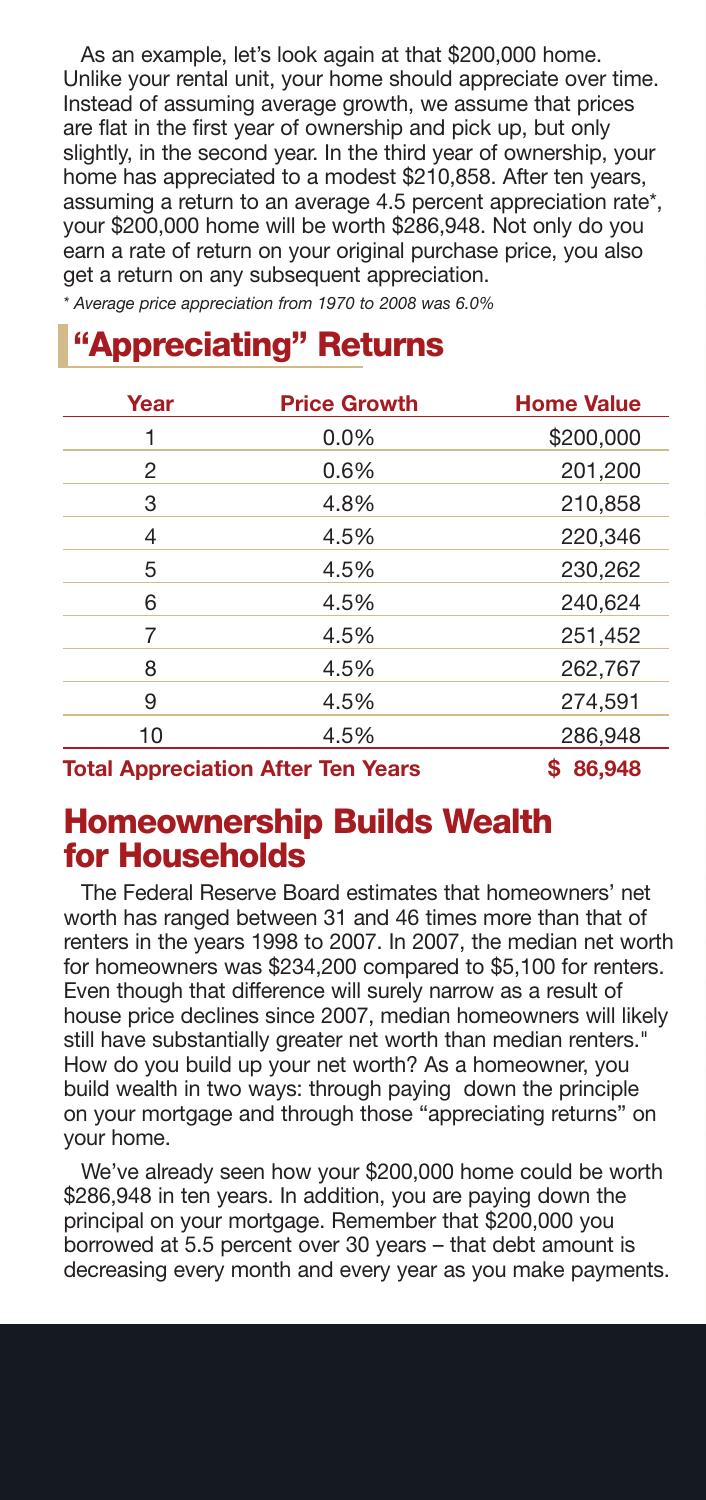| Year           | <b>Home Price</b> | <b>Mortgage Debt</b> | <b>Net Worth</b> |
|----------------|-------------------|----------------------|------------------|
| 1              | \$200,000         | \$187,441            | \$12,559         |
| 2              | 201,200           | 184,737              | 16,463           |
| 3              | 210,858           | 181,880              | 28,977           |
| $\overline{4}$ | 220,346           | 178,863              | 41,483           |
| 5              | 230,262           | 175,675              | 54,587           |
| 6              | 240,624           | 172,308              | 68,316           |
| $\overline{7}$ | 251,452           | 168,750              | 82,701           |
| 8              | 262,767           | 164,992              | 97,775           |
| 9              | 274,591           | 161,022              | 113,570          |
| 10             | 286,948           | 156,828              | 130,120          |

After the first year, you now only owe  $$187,441$  on a home that is worth \$200,000. As home price growth returns to a normal level the amount of wealth that you net from appreciation will increase. At the same time you pay your mortgage reducing your outstanding debt. As your debt decreases and the home value increases, you accumulate wealth from the value of your home. In addition, over this tenyear period, you will have a significantly lower after-tax payment for housing. Each year as your home appreciates and you continue to pay down your mortgage debt, you increase your own net worth.

#### **Why Not Wait?**

 $S_{\text{Pac}}$ 

You may wonder whether it is worthwhile to wait to purchase your home until prices are at their lowest. Prices are not the only factor that should drive your decision. Currently, interest rates are at generational lows that greatly improve the affordability of homes. Further on the annual cost table, you can see that even if home prices decline, the possible tax savings of owning a home lead to a lower cost for the buyer, not the renter. Also, there are special, additional tax benefits for first time home buyers that may be available for a limited time only. Finally, and most importantly, when you have made the decision to commit to homeownership because you are financially ready, market conditions are a secondary concern. In fact, the NATIONAL ASSOCIATION OF REALTORS® 2008 Profile of Home Buyers and Sellers found that more than four in ten buyers purchased a home because the buyer was ready to make the commitment to homeownership.